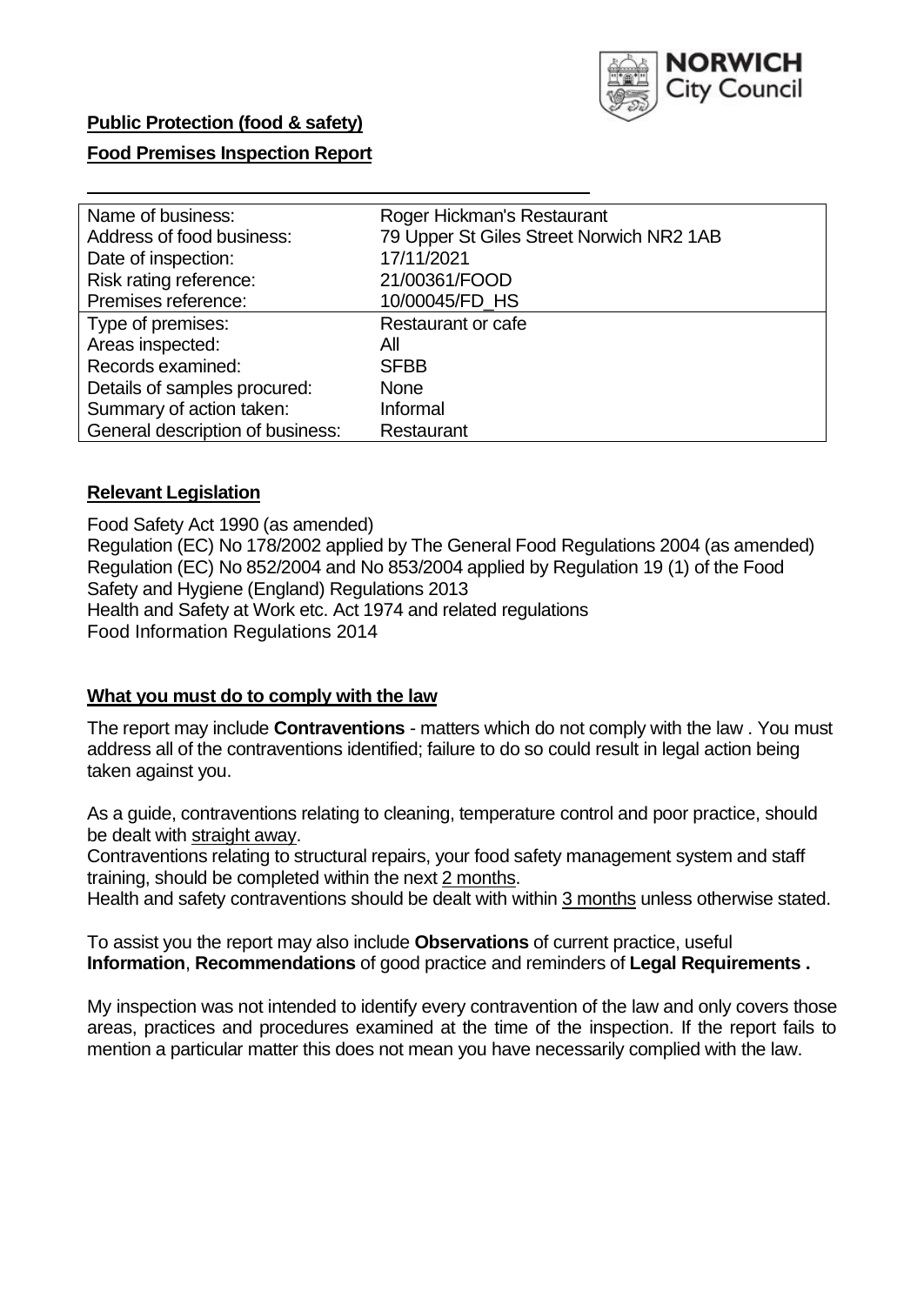# **FOOD SAFETY**

### **How we calculate your Food Hygiene Rating:**

 The food safety section has been divided into the three areas which you are scored against for the hygiene rating: 1. food hygiene and safety procedures, 2. structural requirements and 3. confidence in management/control procedures. Each section begins with a summary of what was observed and the score you have been given. Details of how these scores combine to produce your overall food hygiene rating are shown in the table.

| <b>Compliance Area</b>                     |          |           |           | <b>You Score</b> |               |    |           |    |                |  |  |
|--------------------------------------------|----------|-----------|-----------|------------------|---------------|----|-----------|----|----------------|--|--|
| <b>Food Hygiene and Safety</b>             |          |           | $\Omega$  | 5                | 10            | 15 | 20        | 25 |                |  |  |
| <b>Structure and Cleaning</b>              |          |           | $\Omega$  | 5.               | 10            | 15 | 20        | 25 |                |  |  |
| Confidence in management & control systems |          |           | $\Omega$  | 5.               | 10            | 15 | 20        | 30 |                |  |  |
|                                            |          |           |           |                  |               |    |           |    |                |  |  |
| <b>Your Total score</b>                    | $0 - 15$ | <b>20</b> | $25 - 30$ |                  | $35 - 40$     |    | $45 - 50$ |    | > 50           |  |  |
| <b>Your Worst score</b>                    | 5        | 10        | 10        |                  | 15            |    | 20        |    | $\blacksquare$ |  |  |
|                                            |          |           |           |                  |               |    |           |    |                |  |  |
| <b>Your Rating is</b>                      | 5        | 4         |           | 3                | $\mathcal{P}$ |    | 4         |    | $\overline{0}$ |  |  |

Your Food Hygiene Rating is 1 - major improvement is necessary



# **1. Food Hygiene and Safety**

 with legal requirements. You have safe food handling practices and procedures and all the Food hygiene standards are high. You demonstrated a very good standard of compliance necessary control measures to prevent cross-contamination are in place. Some minor contraventions require your attention. **(Score 5)** 

### Contamination risks

 with bacteria or allergens or its physical contamination with dirt, foreign objects or **Contravention** The following exposed food to the general risk of cross-contamination chemicals:

- damaged/ dirty/perished seals to service chiller unit above open foods
- worn/chipped chopping boards
- internal cladding was shedding particles in walk in fridge. There were uncovered foods in large containers stored underneath the damaged cladding.

### Hand-washing

**Contravention** The following indicated that hand-washing was not suitably managed:

• no plug to dedicated wash hand basin in main kitchen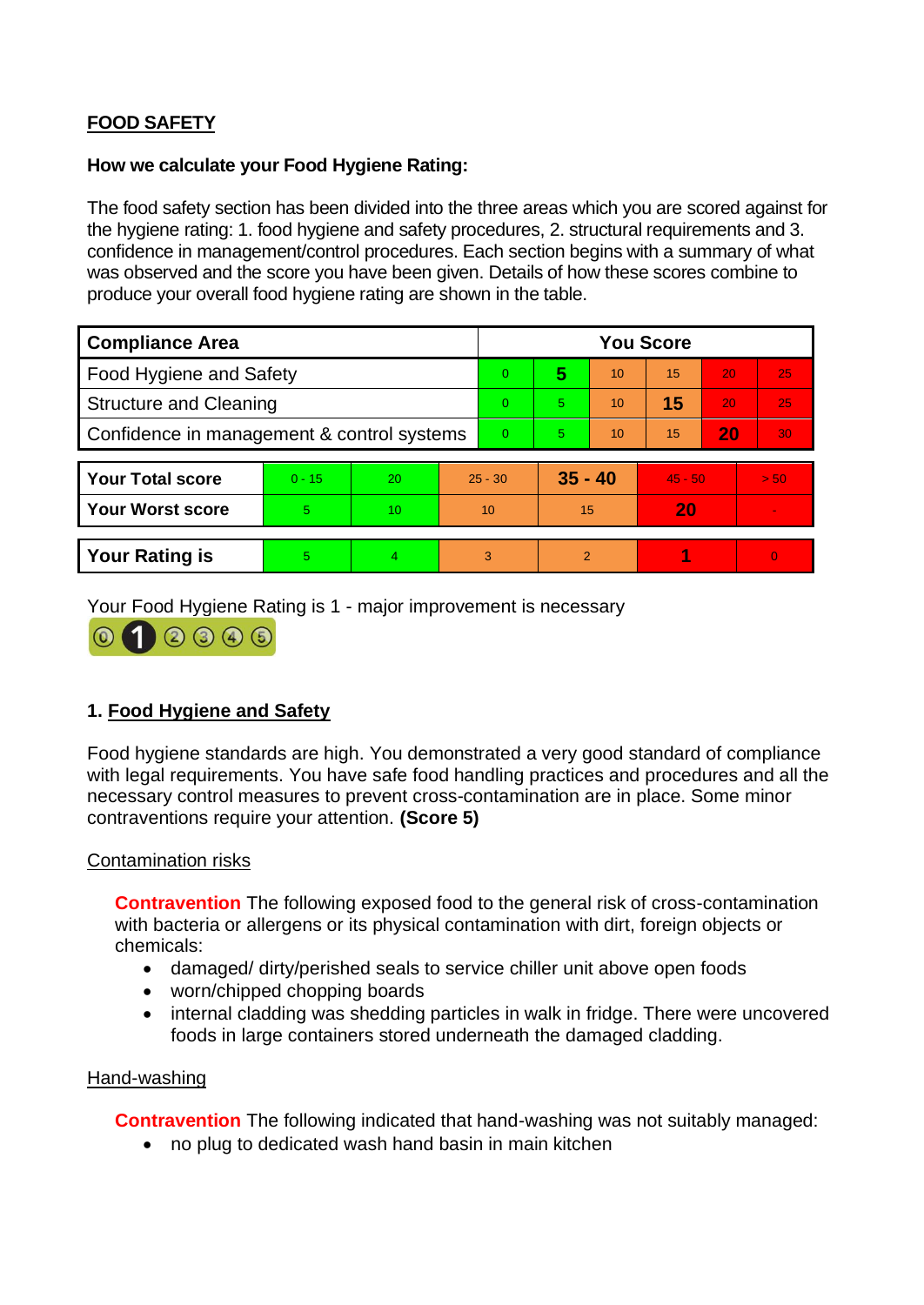# **2. Structure and Cleaning**

 premises. Improvements are needed in hand and/or equipment washing facilities. We The structure facilities and standard of cleaning and maintenance are less than satisfactory and you are failing to comply with the law in many respects. Significant improvements are needed in the standard of structure and equipment cleaning and/or maintenance of the may revisit your business and if standards have not improved take formal enforcement action. **(Score 15)** 

### Cleaning of Structure

**Contravention** The following items were dirty and require more frequent and thorough cleaning:

- floor/wall junctions
- around equipment feet
- behind and under equipment
- extraction canopy
- high level cleaning
- hand contact surfaces such as light switches, door handles and electrical sockets
- cobwebs with dead insects were noted near food containers in main kitchen

**Contravention** The following items could not be effectively cleaned and must be covered or made non-absorbent:

- walls
- floors
- rawlplugs and drill holes in wall
- door
- internal cladding surfaces to walk in fridge

# Cleaning of Equipment and Food Contact Surfaces

**Contravention** The following items are dirty and must be cleaned:

- fridge and freezer seals
- fridge shelving
- the rings to the gas hob had a very large build up of carbonised grease/fat and food debris.

### **Maintenance**

**Contravention** The following had not been suitably maintained and must be repaired or replaced:

- wall surfaces
- floor surfaces
- splits or holes in flooring
- damaged cladding
- broken, chipped ungrouted or missing tiles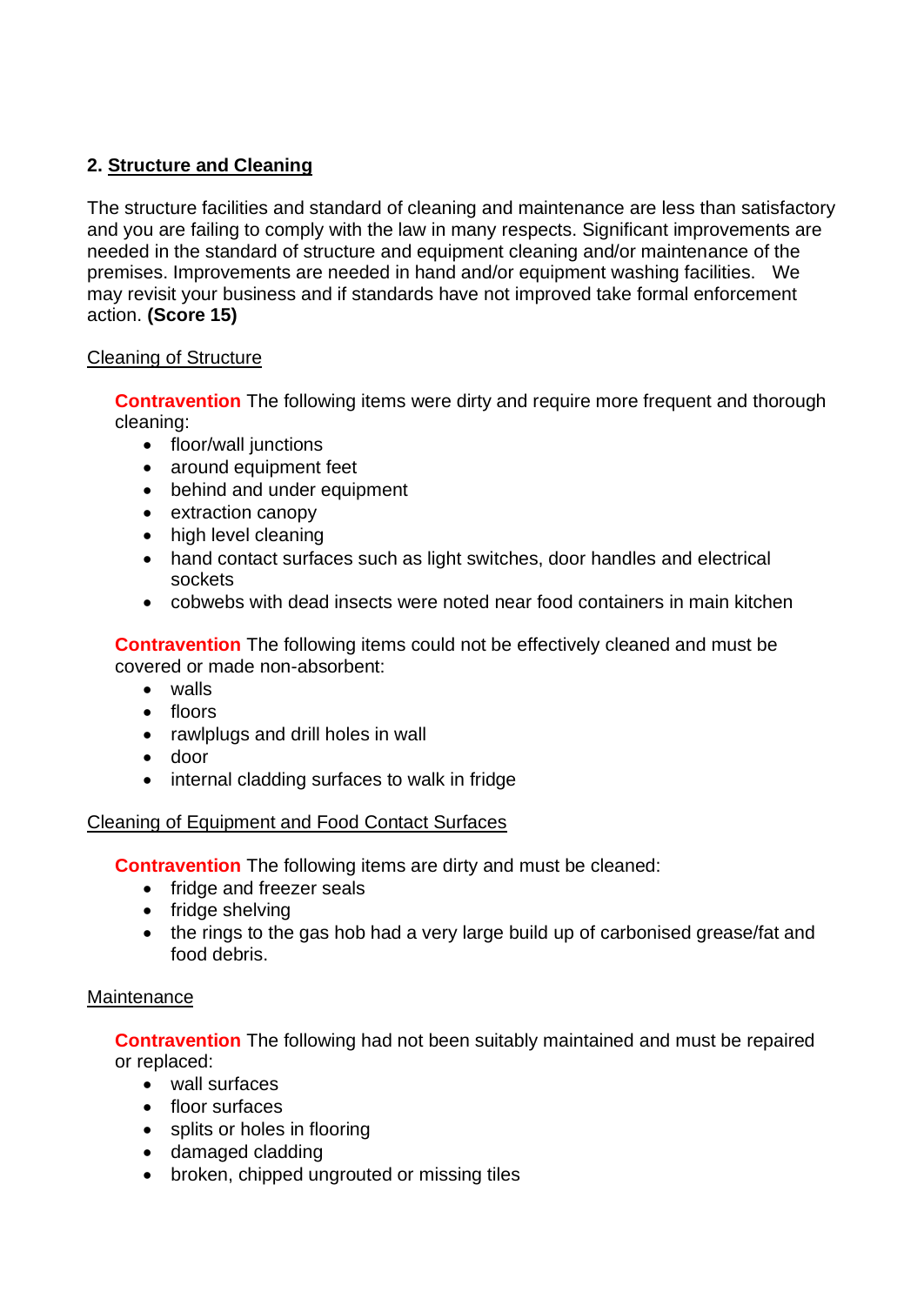- loose coving at wall/floor junction
- damaged door handle of internal side face of door from kitchen into bar area
- insectocutor was not working in main kitchen
- the dedicated wash hand basin had come away slightly from the wall in main kitchen. This also created a dirt trap.
- dirty pieces of cardboard had been used to prop-up a workstation in main kitchen.

### Facilities and Structural provision

**Contravention** The following facilities were inadequate and must be improved:

- • no filters installed to the extraction system. There was a build up of grease to walls underneath the canopy and inside the extraction system
- insufficient number of sinks. There was no dedicated wash hand basin at the main bar.

**Legal Requirement** An adequate number of washbasins must be available, suitably located and designated for cleaning hands. Wash-hand basins must be provided with hot and cold (or suitably mixed) running water.

**Legal Requirement** All areas where food is stored or handled must have lighting of sufficient intensity to allow safe food preparation and thorough cleaning.

 the entire kitchen with new equipment being purchased and food storage facilities **Information** I was informed by your staff that you have a full in-depth refurbishment of programmed in shortly. The vast majority of the structural and maintenance contraventions noted during my inspection will be addressed when the refurbishment has been completed

# **3. Confidence in Management**

 system was not written down. The contraventions require your urgent attention. A revisit is There is major non-compliance with legal requirements. Your food safety management planned and formal enforcement action is likely. **(Score 20)** 

### Type of Food Safety Management System Required

 maintain a permanent procedure or procedures based on HACCP principles: **Legal Requirement** Food business operators must put in place, implement and

- Identify hazards to food.
- Identify the critical limits (what is acceptable and unacceptable).
- Monitor critical control points to ensure critical limits are met.
- Keep appropriate records to demonstrate control measures are effective.

**Information** You can download a Safer Food Better Business pack and refill diary pages from the FSA website: <www.food.gov.uk/business-industry/caterers/sfbb>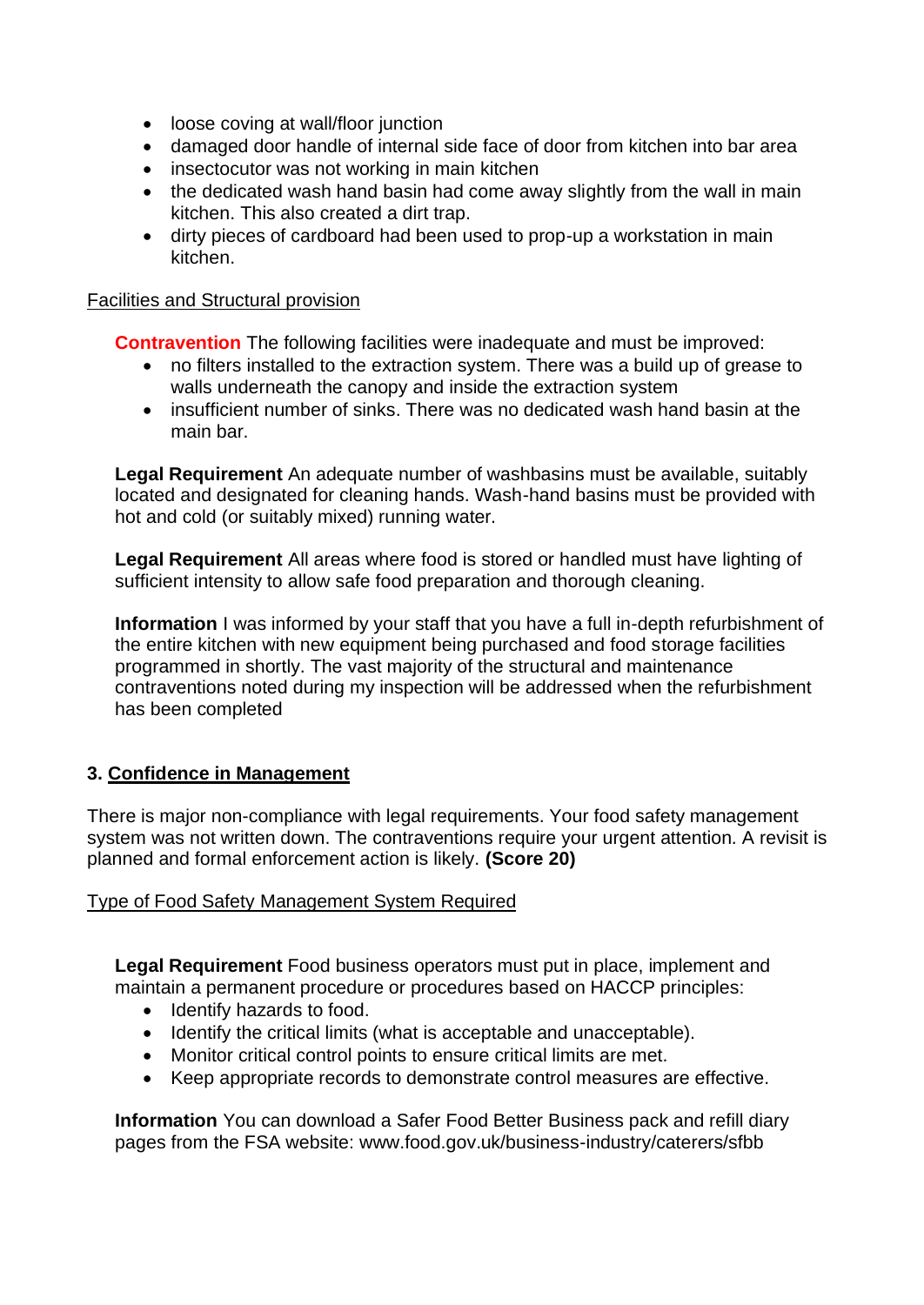**Information** The absence of any documentation has resulted in a poor score for confidence in management and this, in turn, has had an adverse effect on your Food Hygiene Rating.

### **Observation/information**

I note that you did have a printed copy of Safer Food Better Business (SFBB). However, none of the safe methods or any food safety control measures for staff to follow had been completed. Only the section on personal hygiene had been started. Therefore, given your SFBB pack was not completed and with no other supporting written food safety procedures based on HACCP principles you are not fully compliant. No available SFBB pack was raised at the last inspection.

**Information** I acknowledge that you have recently employed a new head chef who is in the process of completing the Safer Food Better Business Pack (SFBB)

### Food Hazard Identification and Control

**Contravention** The following pre-requisites have not been met and this means that your food safety management system will be ineffective:

- cleaning and sanitation are poor
- maintenance is poor

**Contravention** Ensure your food safety management system covers all of your food handling operations and that the controls in place at points critical to food safety are fully documented, monitored and verifiable. In particular address the following matters:

**Contravention** No written system for your vacuum packing machine. You need to produce a written system for the vacuum packing of foods (ready to eat and raw foods) to supplement your Safer Food Better Business Pack. This needs to be based on HACCP principles.

The system should include information such as:

- how to dismantle the machine properly and safely ready for cleaning
- a procedure on how to properly disinfect/and or sanitise the machine between uses using at least a two stage cleaning regime.
- you need to detail which cleaning chemical you wish staff to use i.e. D10 stipulating a contact time etc.
- stock control system • a date coding system e.g. shelf life/ 'use by' date to show you have a proper
- a record of when staff have received the training.

 complex equipment, such as vacuum packing machines, slicers, mincers, etc, for both **Information** Under no circumstances should it be considered safe to use the same raw and ready-to-eat foods. Where, for example vacuum packing of ready-to-eat foods